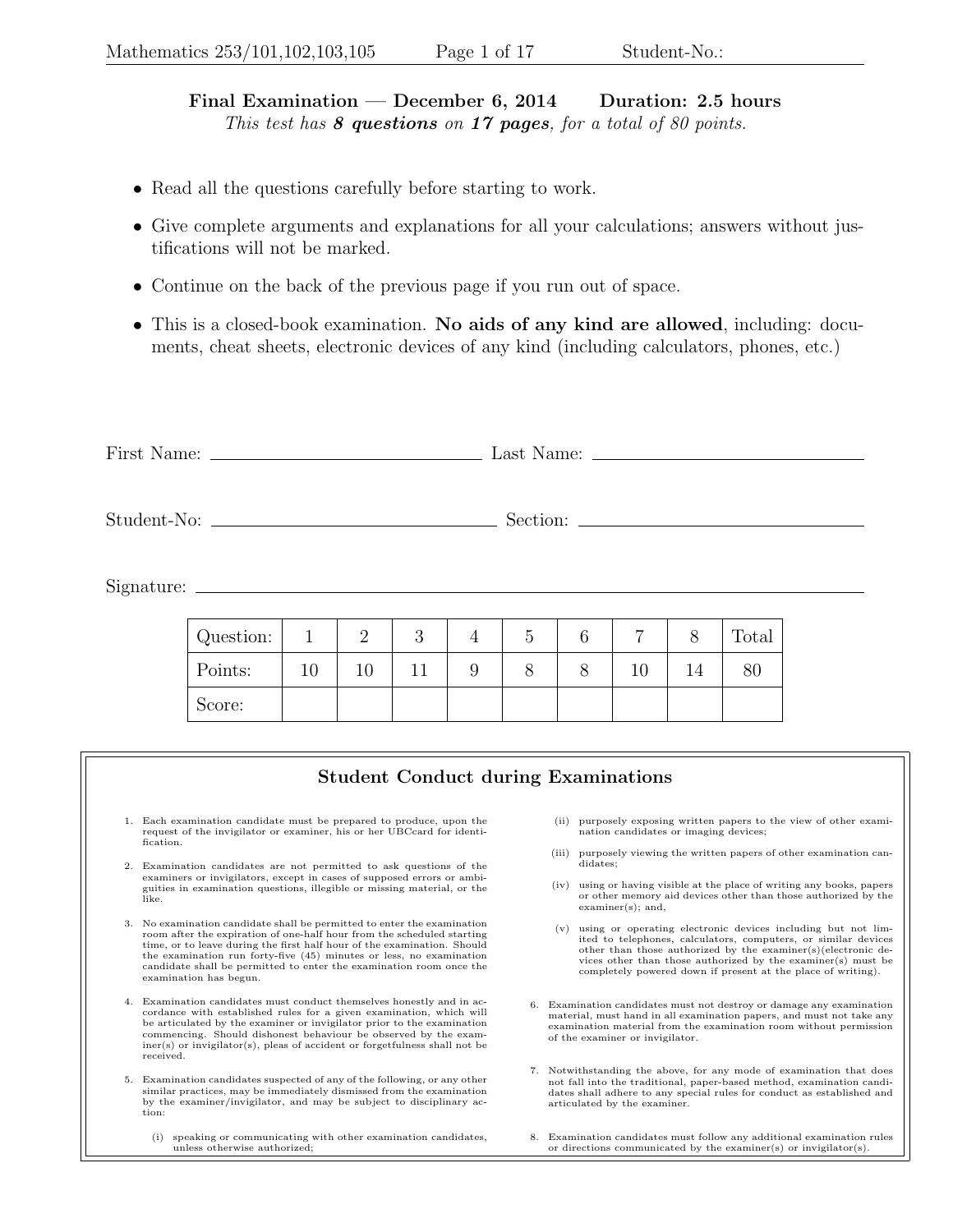3 marks 1. (a) Find the equation of the tangent plane to the surface  $x^2 + y^2 + z^2 = 9$  at the point  $(2, 2, 1)$  on that surface.

| Answer: |  |
|---------|--|
|         |  |
|         |  |

2 marks (b) Find the equation of the tangent plane to the surface  $x^2 + y^2 - 8z^2 = 0$  at the point  $(2, 2, 1)$  on that surface.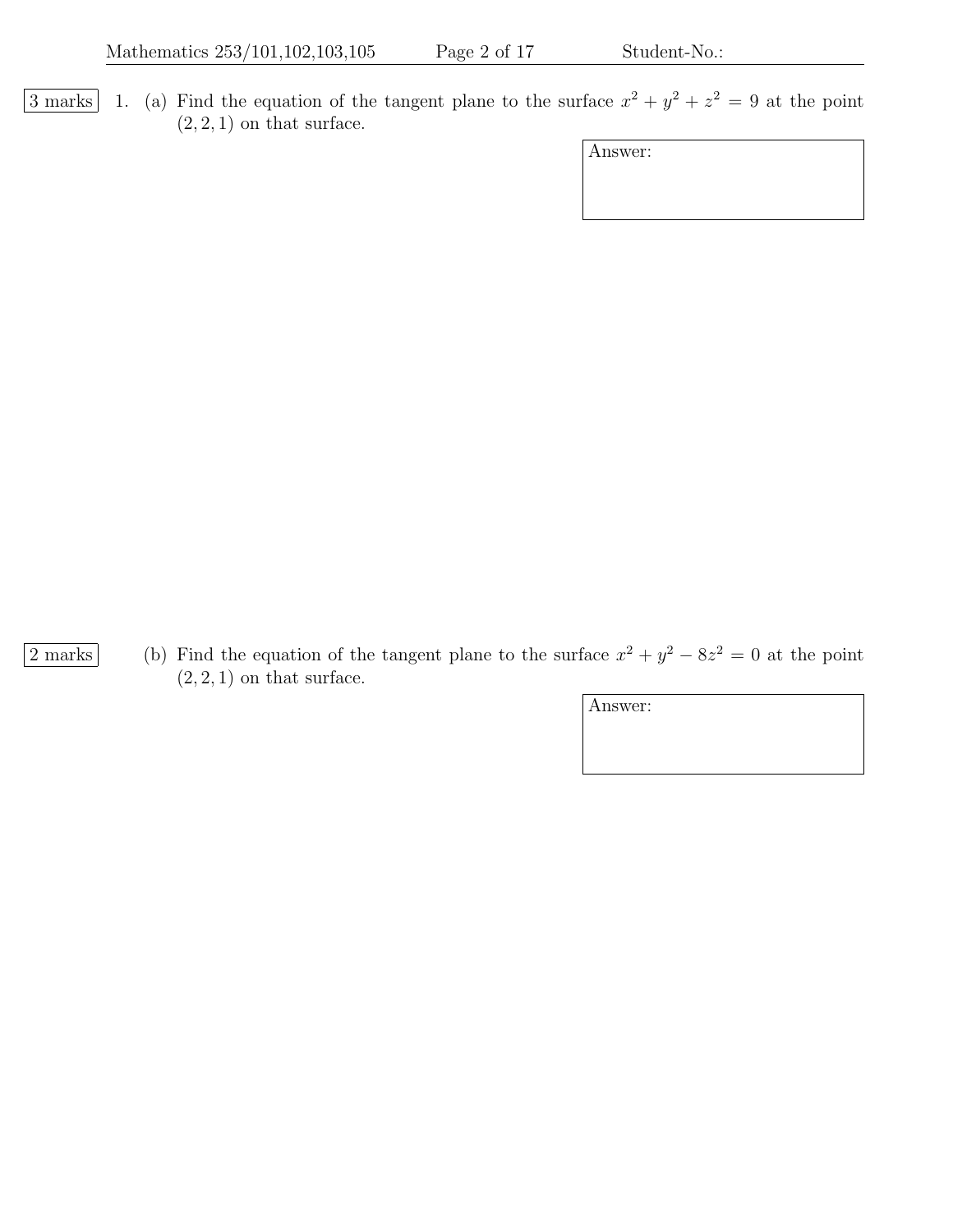3 marks (c) The planes of parts (a) and (b) intersect in a line which passes through the point  $(2, 2, 1)$ . Write an equation for that line of intersection, in parametric form.

| Answer: |  |
|---------|--|
|---------|--|

2 marks (d) Find the points on the line of part (c) which are distance 1 from  $(2, 2, 1)$ .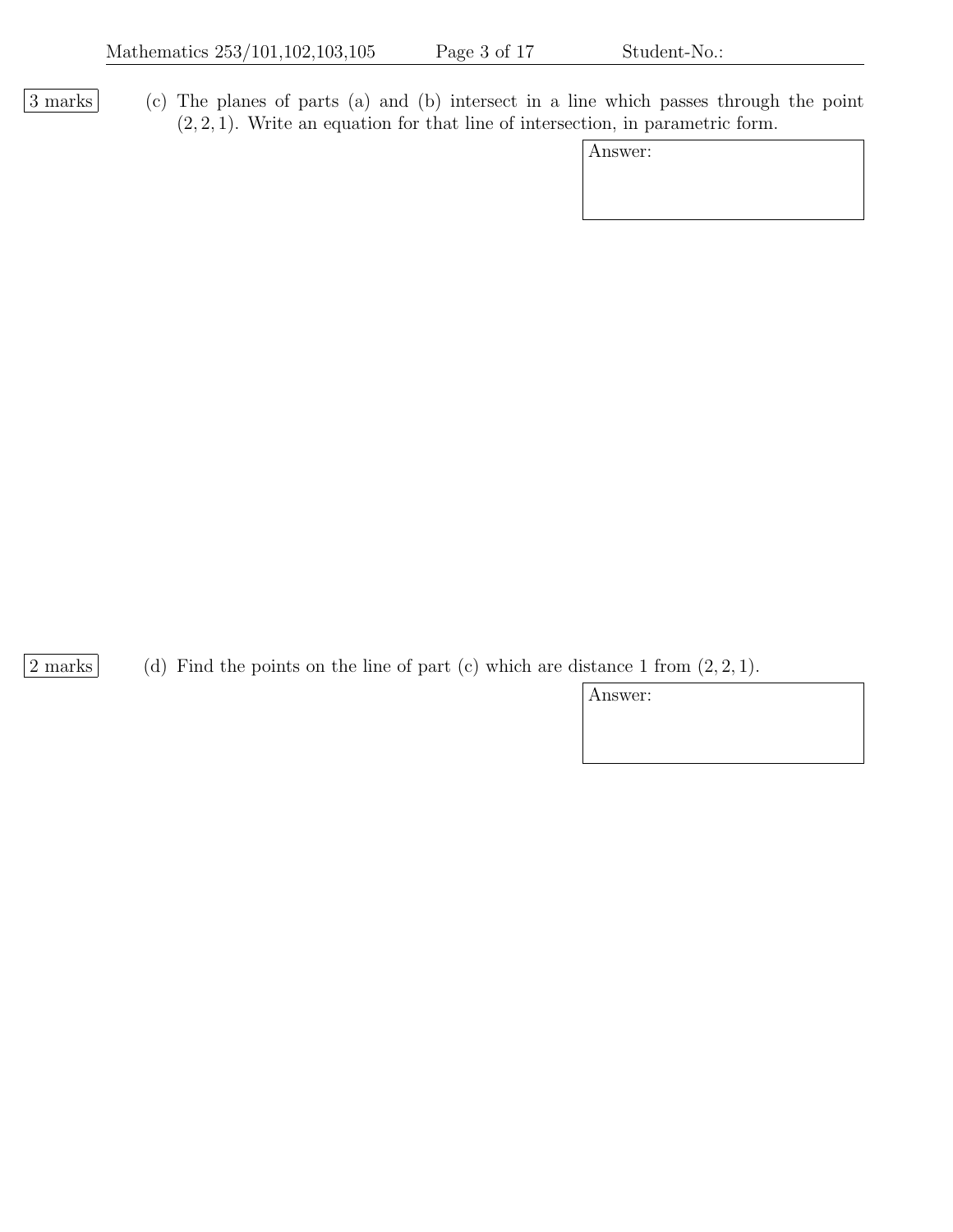$\boxed{5 \text{ marks}}$  2. (a) If two resistors with resistances  $R_1, R_2$  are connected in parallel, then the total resistance  $R$  is given by

$$
\frac{1}{R} = \frac{1}{R_1} + \frac{1}{R_2}.
$$

The resistances are measured in ohms as  $R_1 = 30\Omega$ ,  $R_2 = 40\Omega$ , with a possible error of 0.5% in each case. Use differentials to estimate the maximum error in the calculated value of R.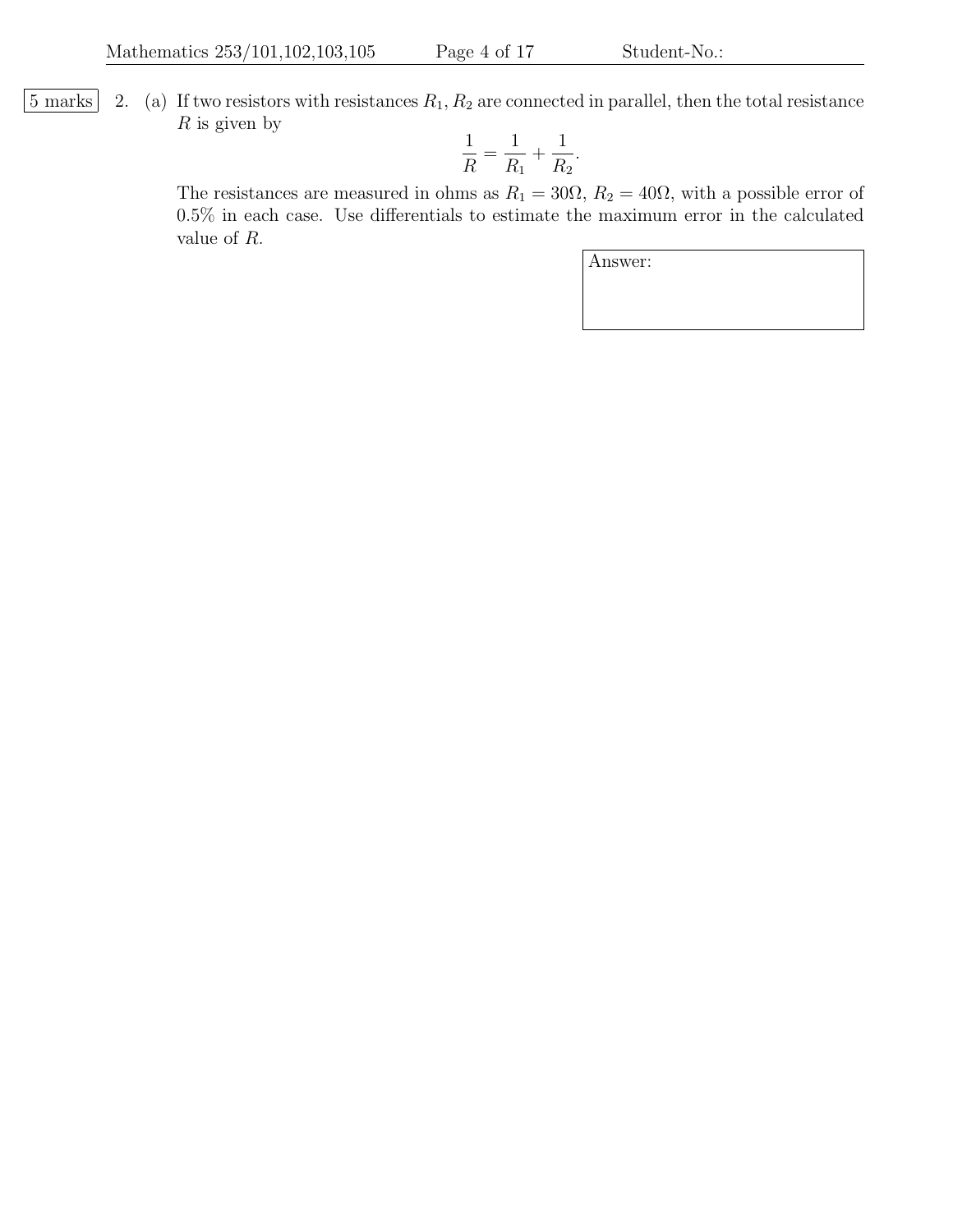$|5 \text{ marks}|$  (b) The length x of a side of a triangle is increasing at a rate of 3 cm/s, the length y of another side is decreasing at a rate of 2 cm/s, and the included angle  $\theta$  is increasing at a rate of 0.05 radian/s. How fast is the area of the triangle changing when  $x = 40$  cm,  $y = 50$  cm,  $\theta = \pi/6$ ? (Recall that the area of a triangle is one half base times height.)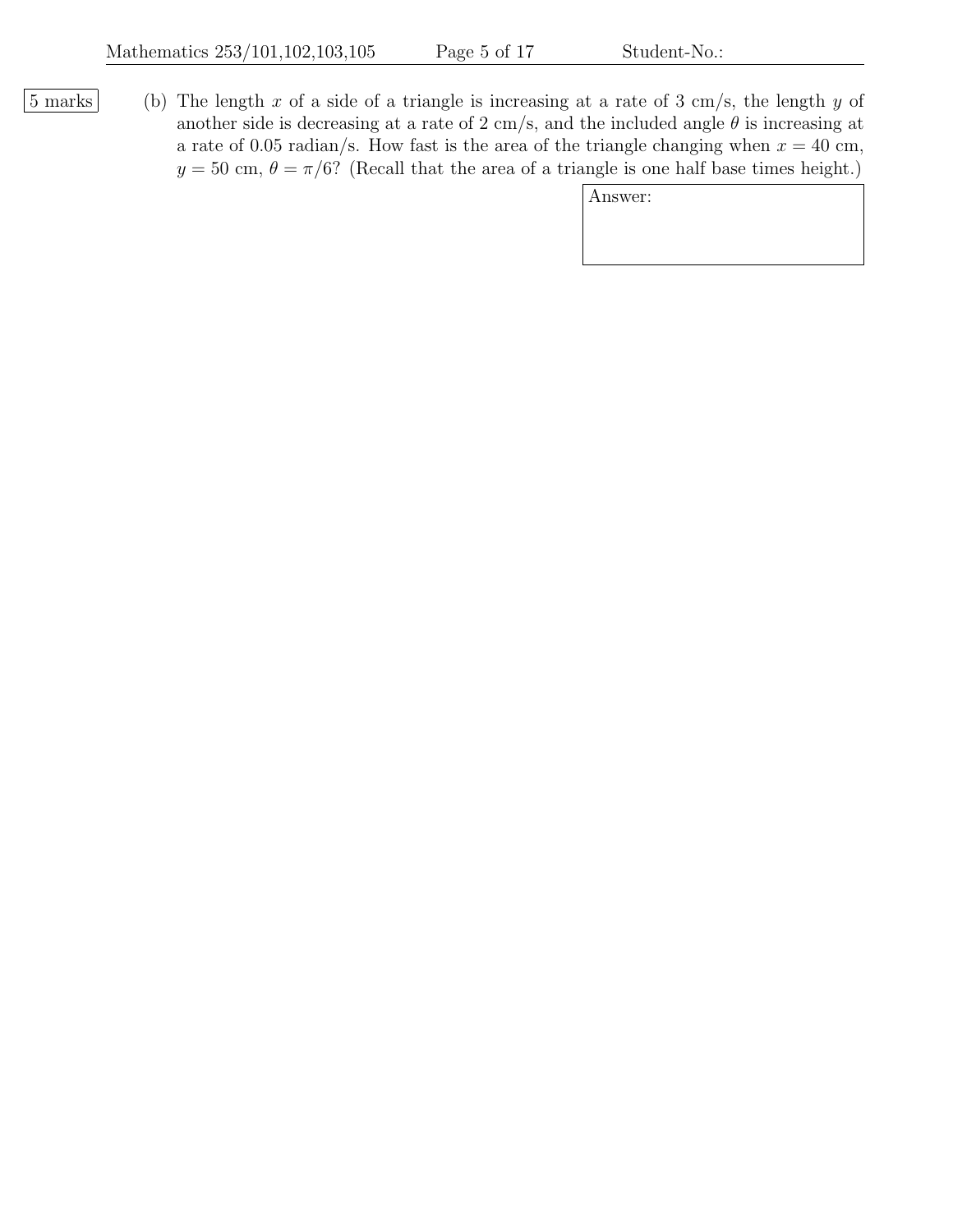- 3. Let  $F(x, y) = (x^2 1)(x^2 + y^2)$ , for  $(x, y) \in \mathbb{R}^2$ .
- 
- $\boxed{4 \text{ marks}}$  (a) Find all critical points of F.

Answer:

3 marks (b) Classify each critical point from part (a) as local maximum, local minimum, or saddle point.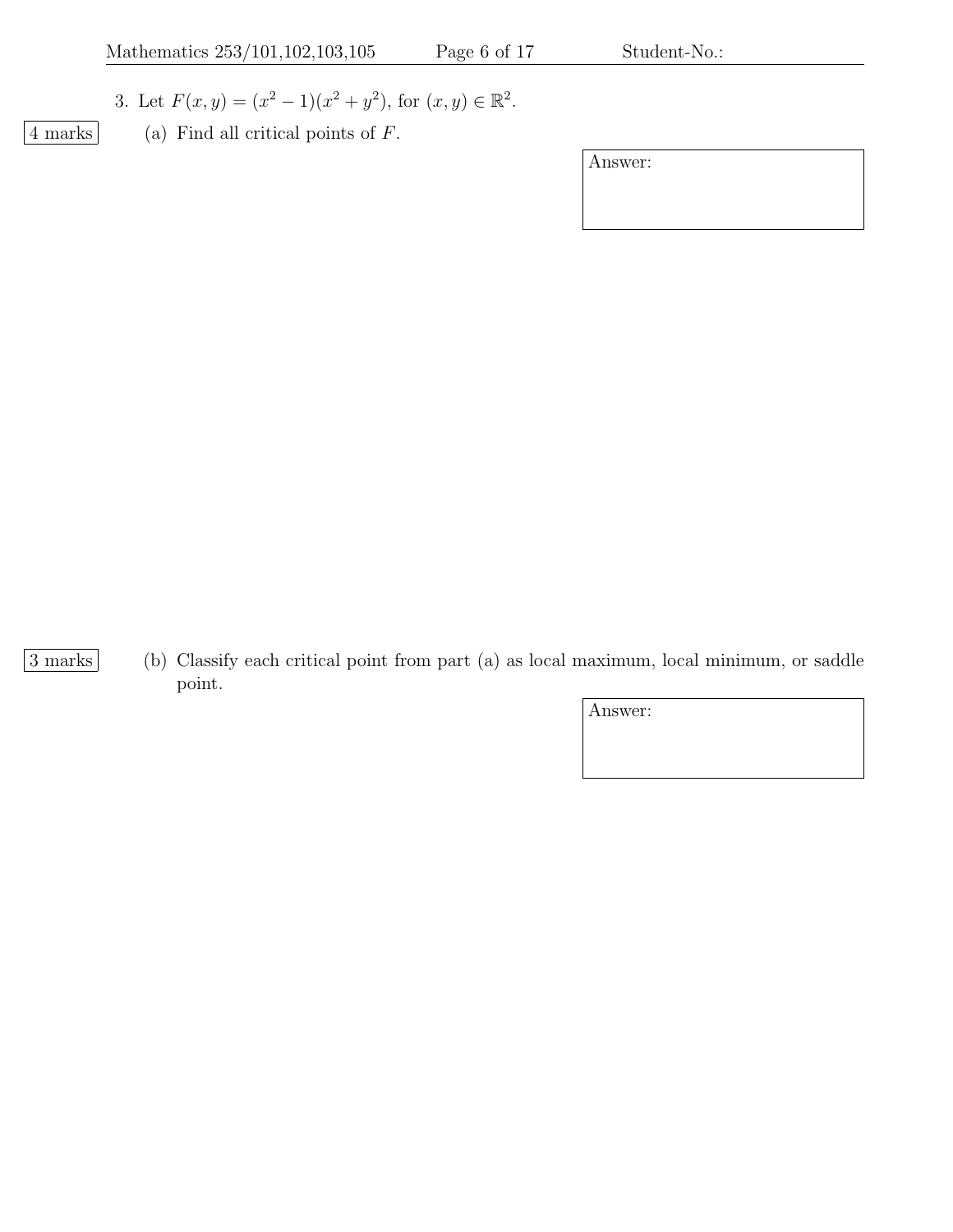3 marks (c) Find the maximum and minimum of F on the circle  $\{(x, y) | x^2 + y^2 = 4\}.$ (Hint: do not use Lagrange multipliers).

| Answer: |  |
|---------|--|
|---------|--|

1 mark (d) Find the absolute maximum and minimum of F on  $D = \{(x, y) | x^2 + y^2 \le 4\}$ . Carefully justify each step in your answer.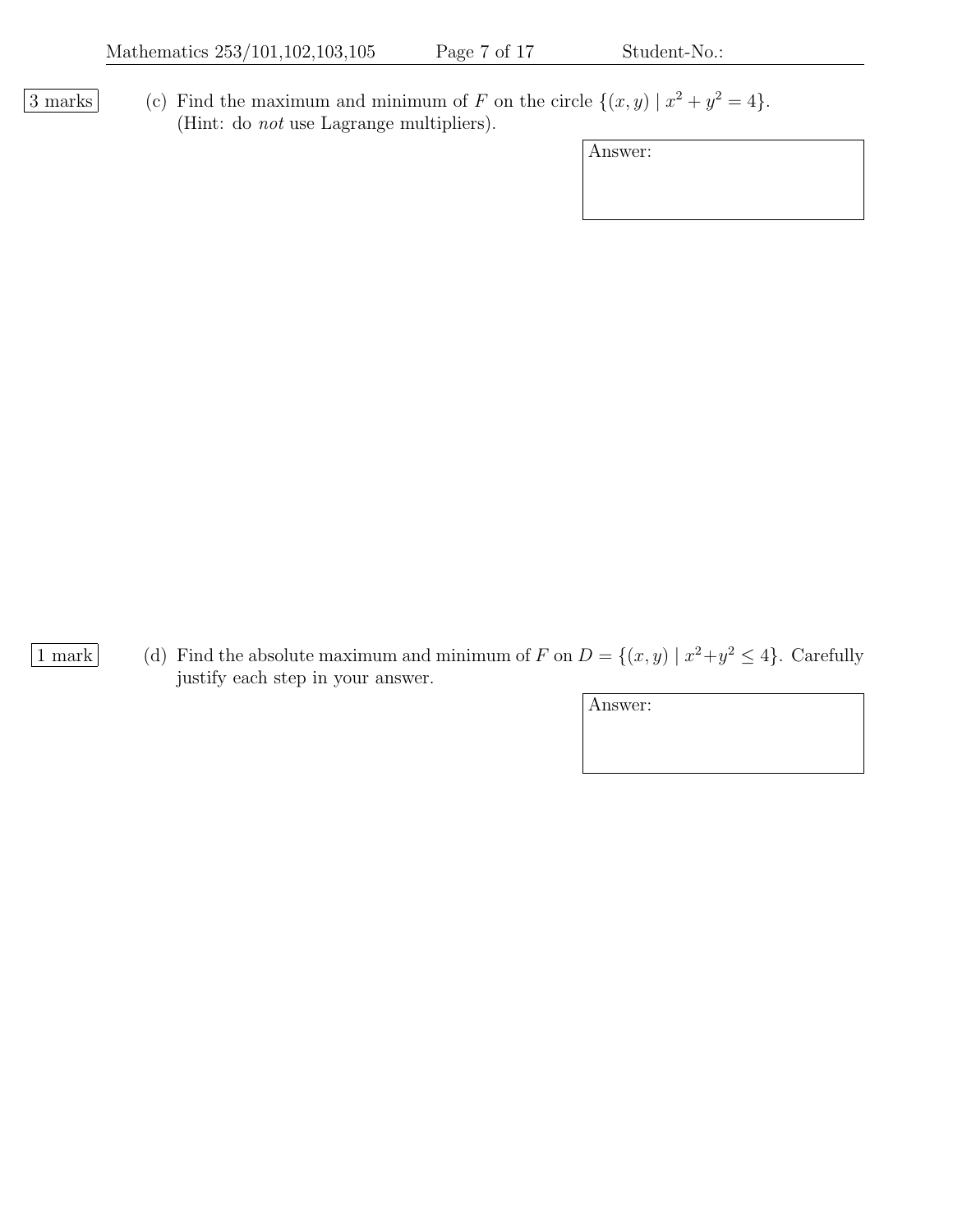4. When a shark detects blood in the water, it will swim in the direction in which the concentration of blood increases most rapidly. Suppose that the concentration of blood (in parts per million) at a point  $(x, y)$  on the surface of seawater is given approximately by

$$
C(x, y) = e^{-(x^2 + 2y^2)/10^4},
$$

where  $x$  and  $y$  are measured in metres in a rectangular coordinate system with the blood source at the origin. The concentration is assumed not to change during the time period under consideration.

4 marks (a) Identify the level curves of the concentration function and sketch at least four members of this family of curves. Your sketch should be accurate and clearly labelled with details carefully displayed. Accurately sketch the path that a shark would follow towards the source if it starts at the point (100, 100), and explain why this is the shark's path.

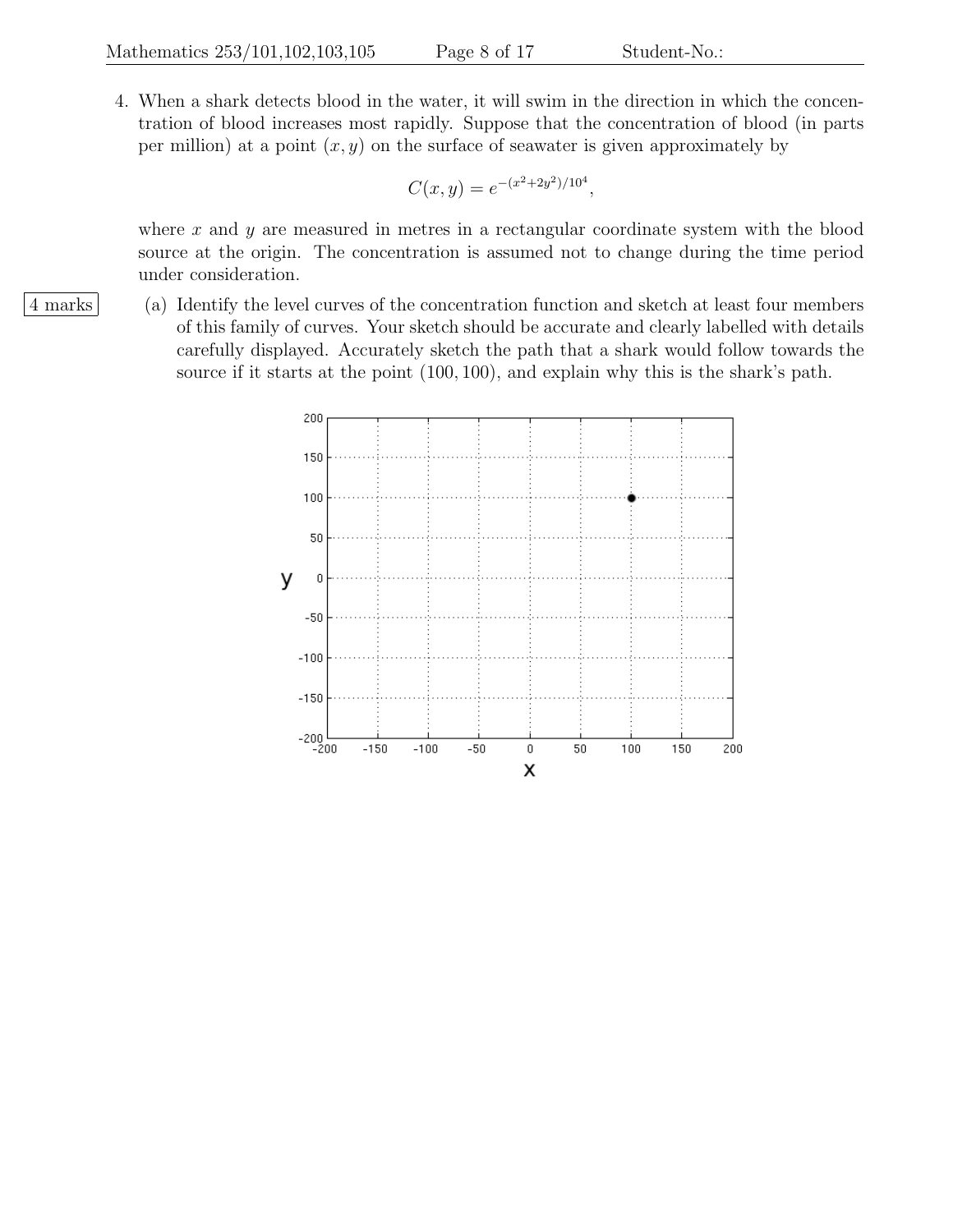3 marks (b) What is the slope of the tangent to the shark's path as it passes through a point  $(x, y)$ ?

| Answer: |
|---------|
|---------|

2 marks (c) Suppose the shark starts at the point (100, 100). Its path after it has swum to the origin is given by  $y = f(x)$ , for some function f. Determine this function f by first setting  $\frac{dy}{dx}$ equal to the slope found in part (b), and then solving this differential equation.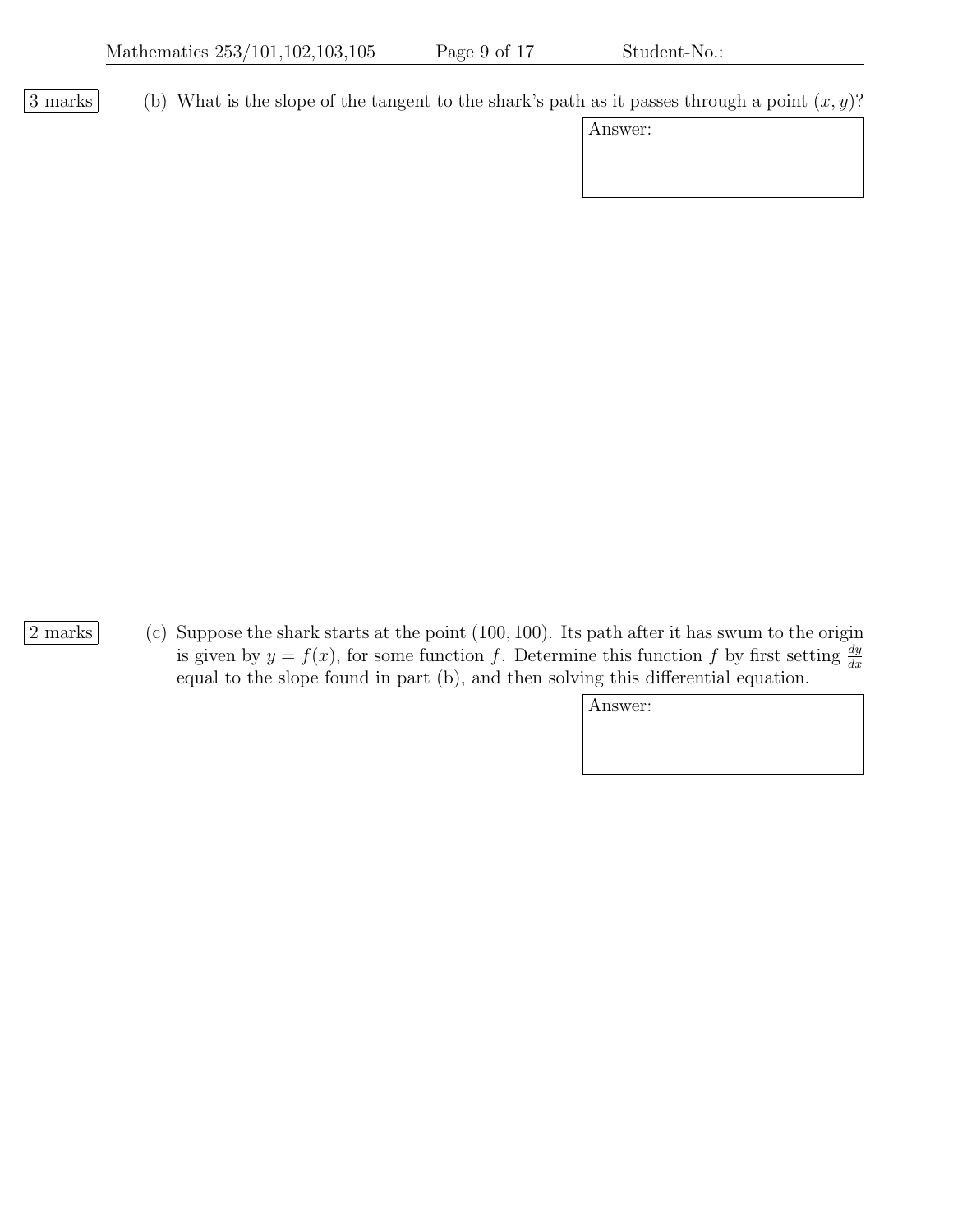3 marks 5. (a) Let D be the bounded planar region enclosed by the hyperbola  $x^2 - y^2 = 1$  and the line  $y = -2x + 2$ . Give a careful sketch of the region D, with all relevant details labelled.

 $\frac{3 \text{ marks}}{2}$  (b) Write the integral  $\int \int_D y dA$  as an iterated integral. Do not evaluate the integral.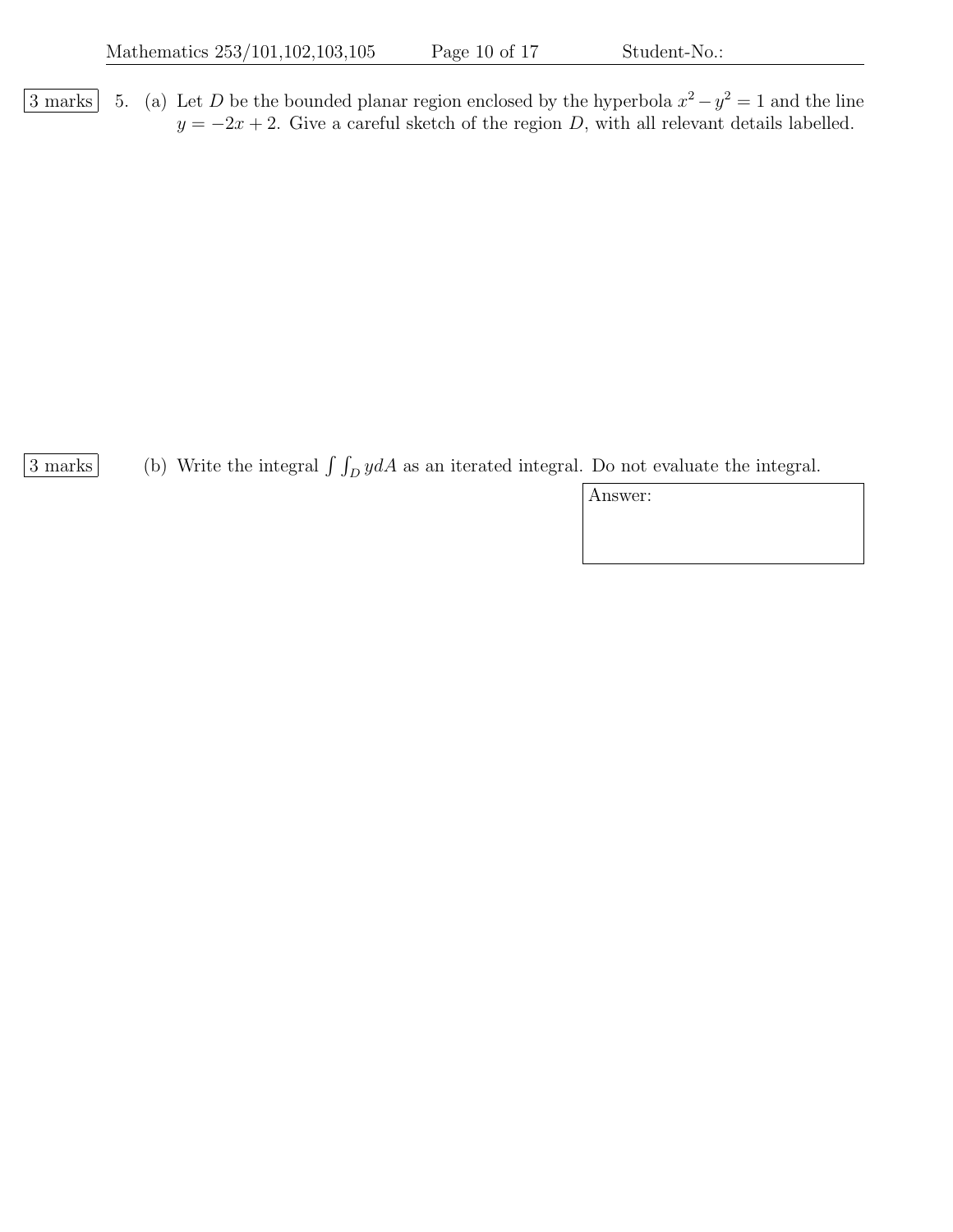$\boxed{2 \text{ marks}}$  (c) Evaluate  $I = \int \int_D y dA$ .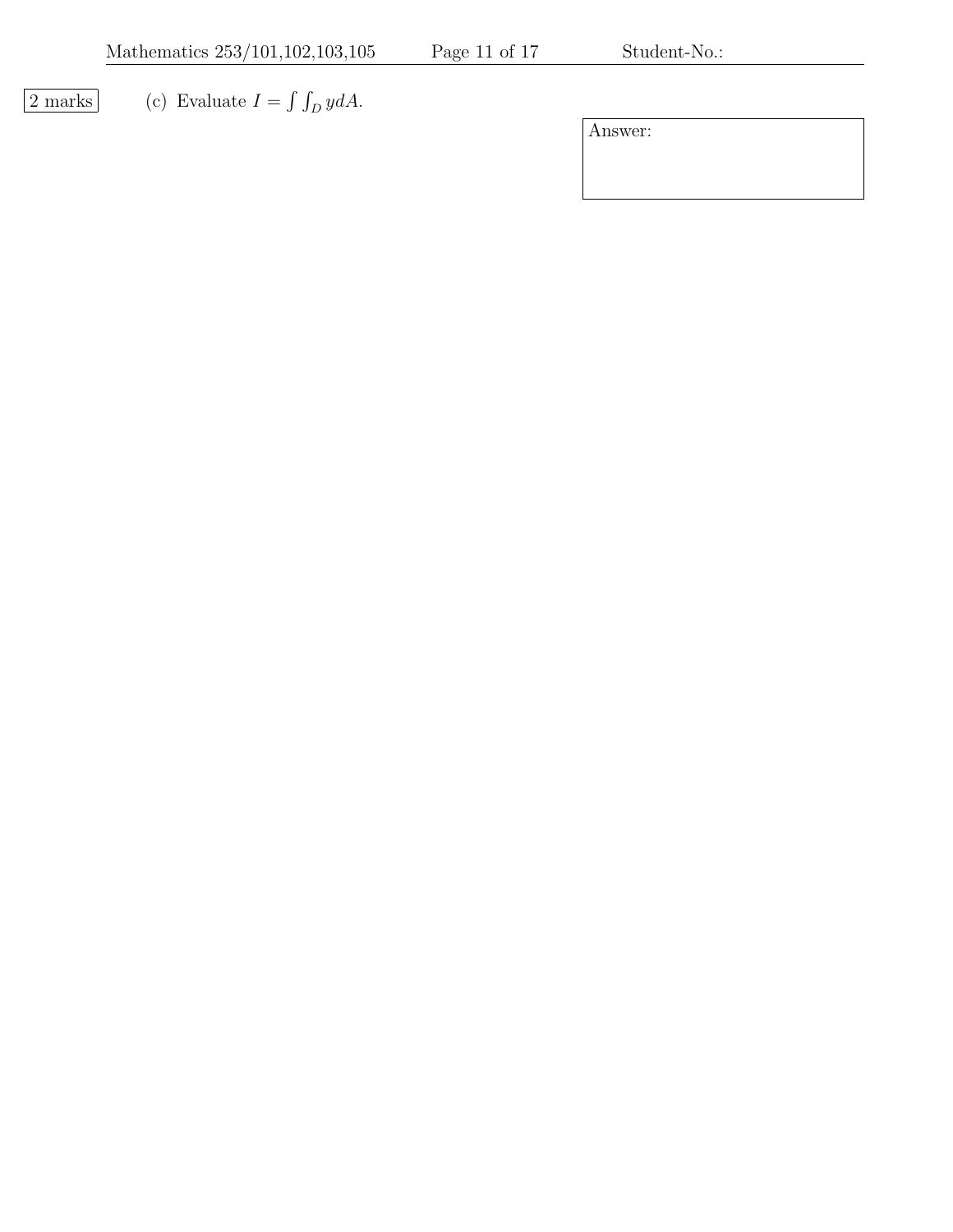3 marks 6. (a) The average of a function  $f(x, y)$  on a planar region D is given by the formula  $f_{\text{ave}} =$ 1  $\frac{1}{\text{Area}(D)} \int \int_D f dA$ . Find the average distance between a point lying inside a circle of radius 1 and the centre of the circle.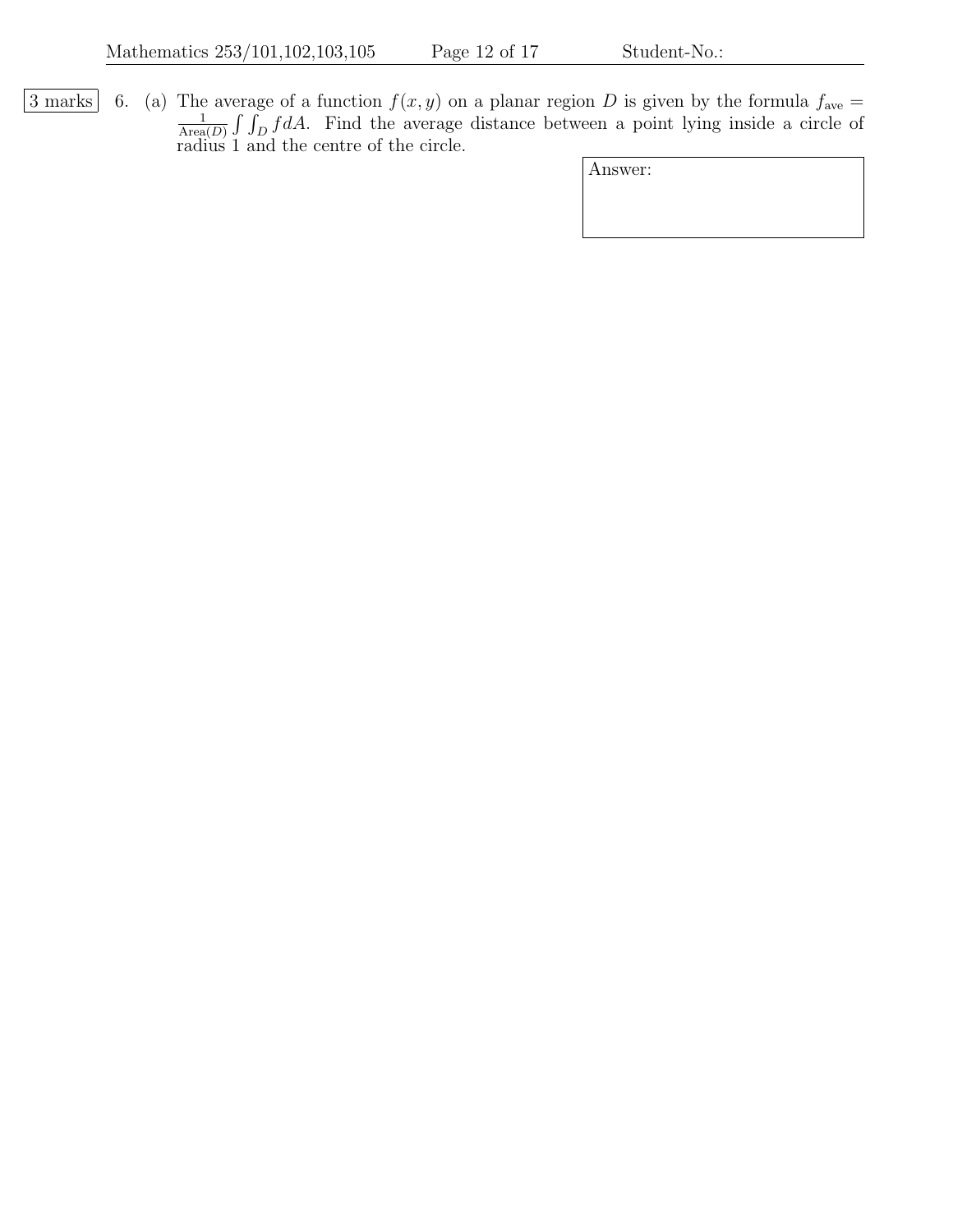3 marks (b) Consider the planar region  $D = \{(x, y) | x \ge 0, (x - 1)^2 + y^2 \ge 1, x^2 + y^2 \le 4\}$ . Sketch the region  $D$  and describe it in polar coordinates.

 $\boxed{2 \text{ marks}}$  (c) Using any method, compute the area of D.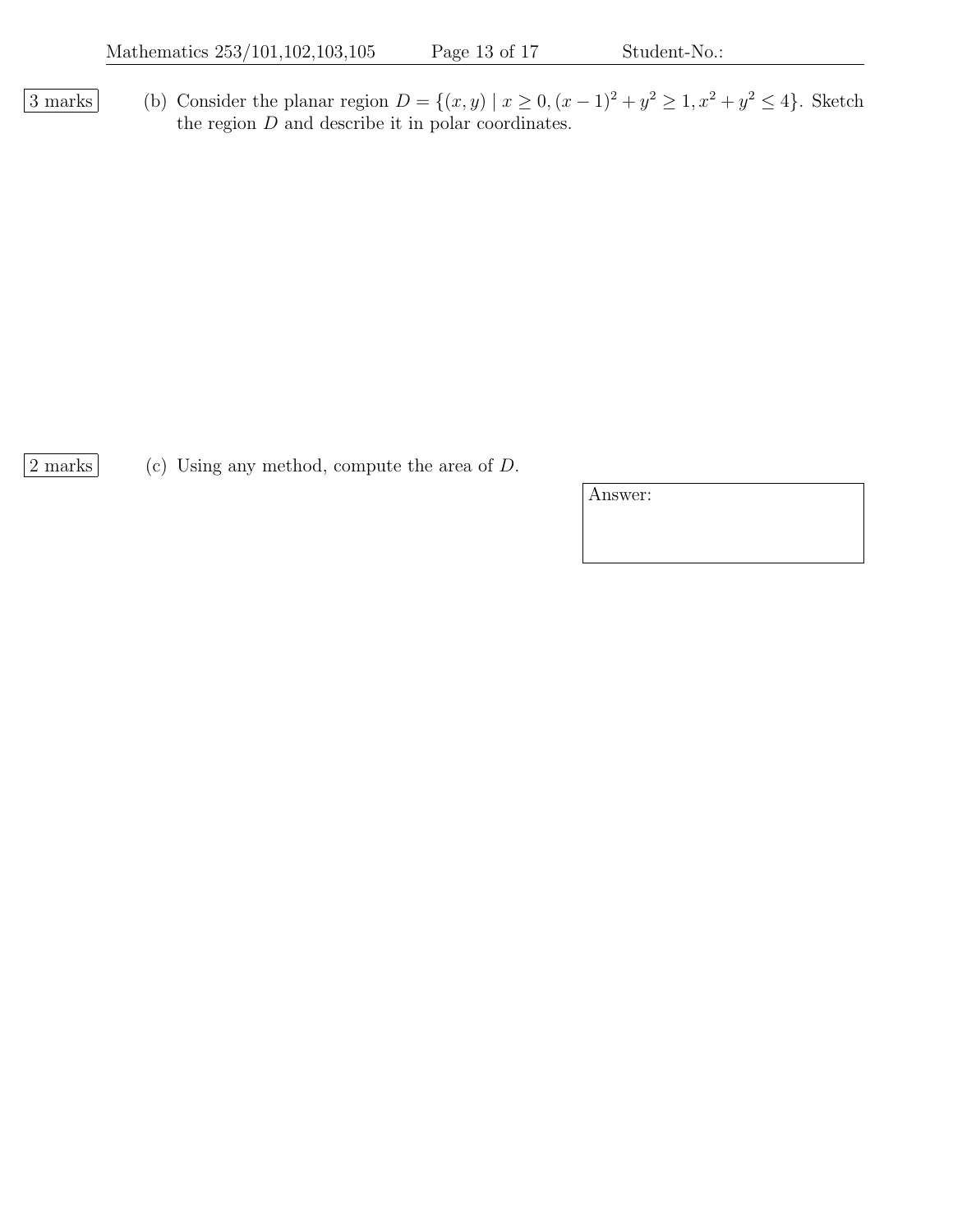5 marks 7. (a) Find the area of the portion of the cone  $z^2 = x^2 + y^2$  lying between the planes  $z = 2$ and  $z = 3$ .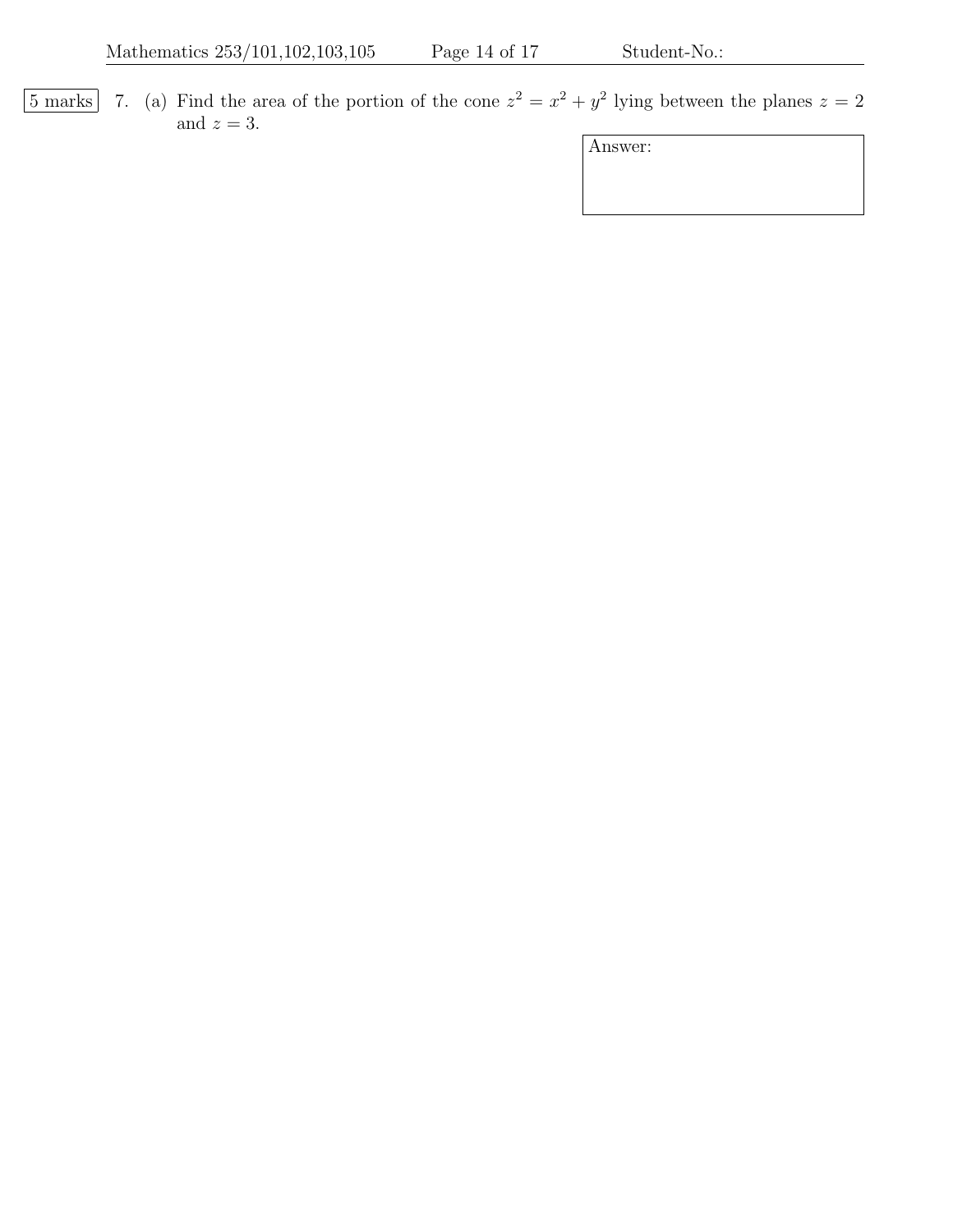$\boxed{5 \text{ marks}}$  (b) Find the centre of mass of a triangular lamina with vertices  $(0, 0)$ ,  $(1, 0)$  and  $(0, 1)$  and density  $\rho(x, y) = x + y$ .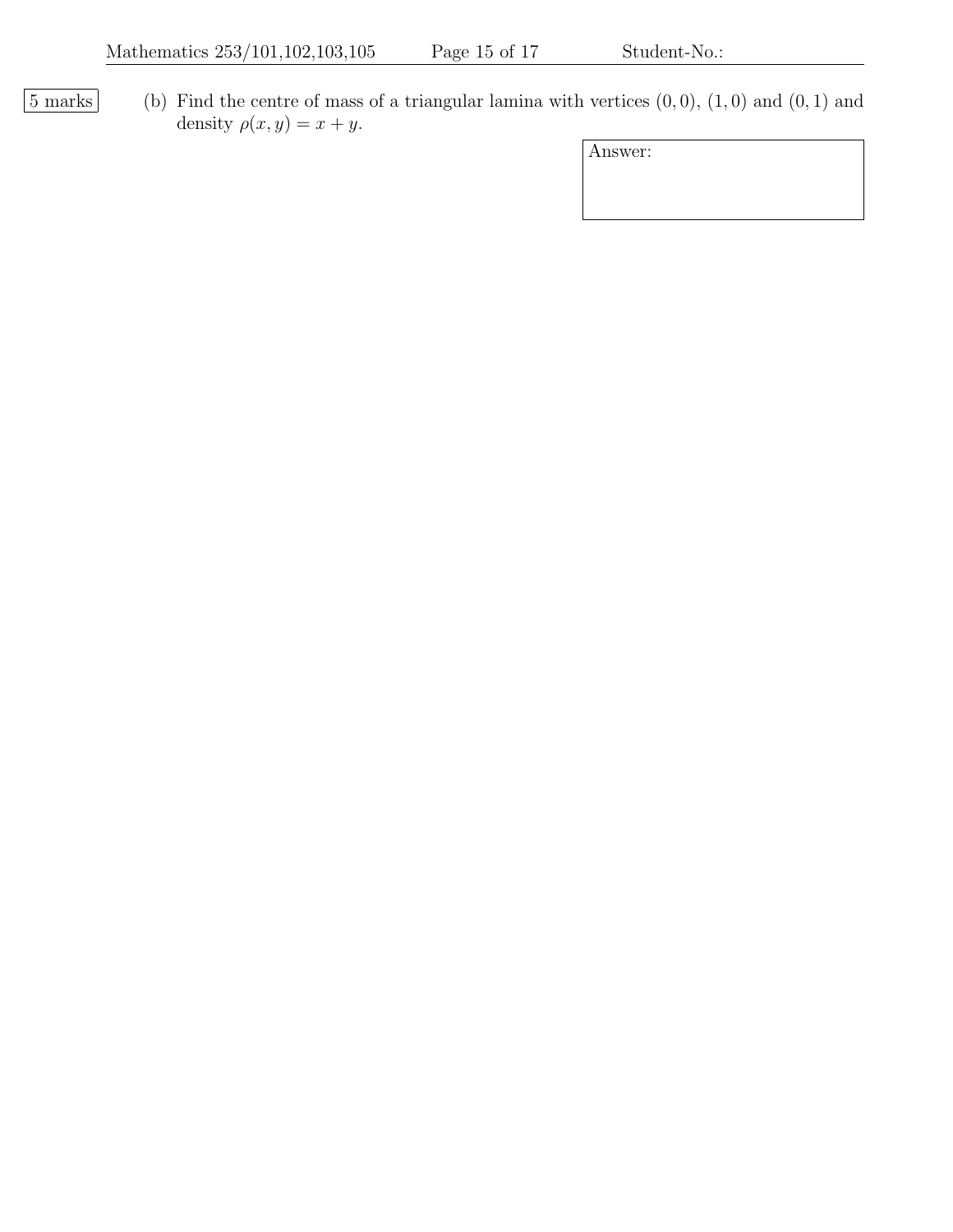$\lfloor 4 \text{ marks} \rfloor$  8. (a) Let E be the upper half space  $z \geq 0$ . Evaluate

$$
I = \int \int \int_E \frac{e^{-(x^2 + y^2 + z^2)}}{\sqrt{x^2 + y^2 + z^2}} dV.
$$

Answer:

5 marks (b) Let E be the solid region inside the sphere  $x^2 + y^2 + z^2 = 5$  and above the paraboloid  $z = 2(x^2 + y^2)$ . Evaluate the integral  $I = \int \int \int_E z dV$ .